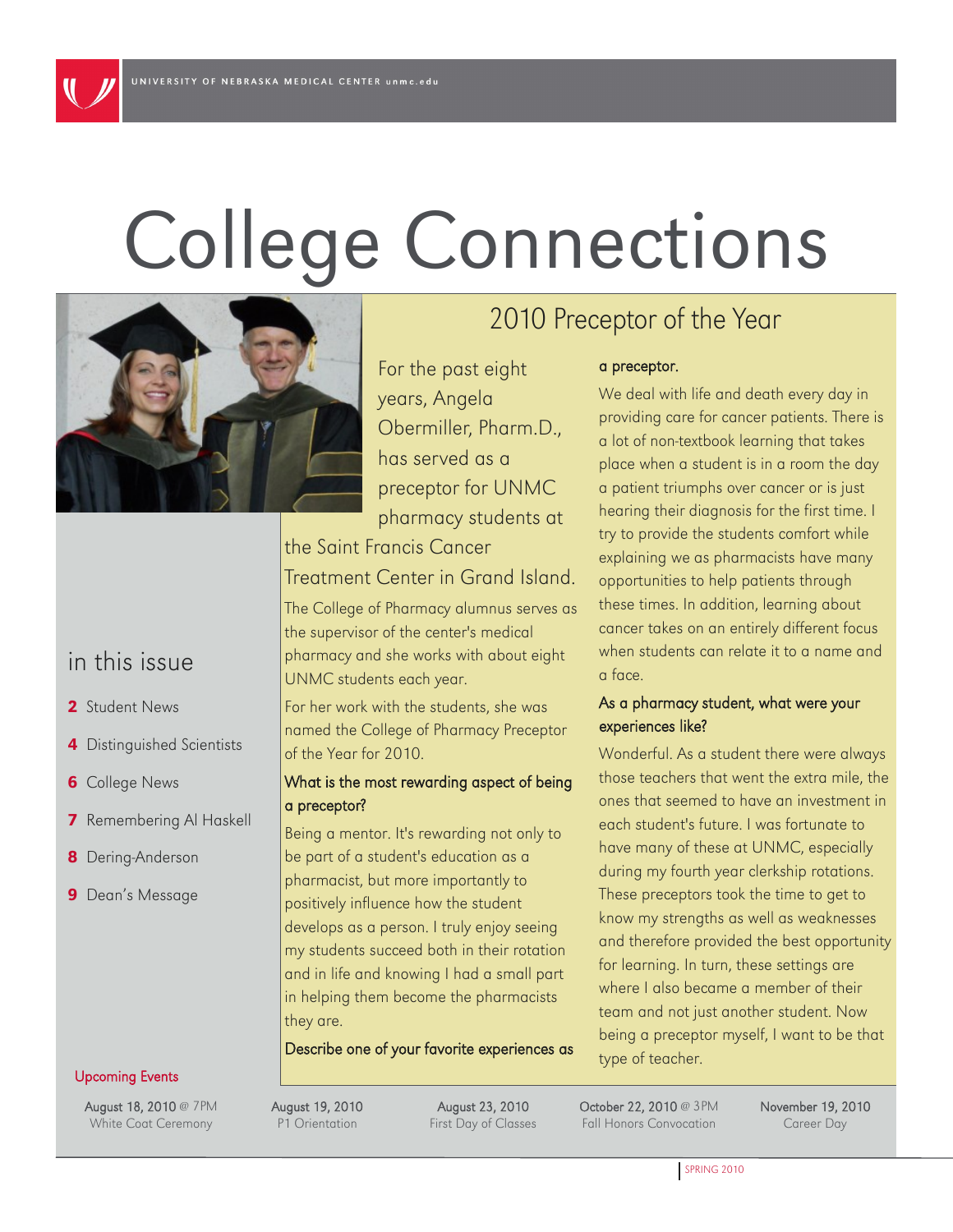# Student News

The Holland Performing Arts Center was the venue for the 2010 Scholastic Honors Convocation on May 7. Sixty-nine seniors were vested with their doctoral hoods and took the Pharmacist's Oath. Senior recognition awards and the 2010 Preceptor of the Year Award were also presented at the Convocation. Spring Commencement was held at the Civic Auditorium May 8.

### 2010 Doctor of Pharmacy Degree Recipients

Aric S. Anderson, Hastings Amy E. Arnold, Lincoln Elizabeth D. Boals, Sutton Megan J. Bulas, Omaha Andrea N. Carder, Albion Patrick E. Christensen, Maxwell Canice A. Coan, Columbus -With High Distinction Robin M. Crow, Beatrice Leigha M. Curtiss, Alliance Derek T. Deyle, Kearney Melissa A. Doheny, Broken Bow Nicholas B. Dunbar, Comstock Karsen R. Duncan, Franklin Stacy M. Ebel, Wisner -With High Distinction Elizabeth E. Eickman, Blair -With High Distinction Julie K. Felt, Glenwood, IA Anne N. Furasek, Lincoln Adrianna D. Garcia, Albuquerque, NM Daniel A. Griesen, Lincoln Jose Guerrero, Grand Island Kristine R. Hagerty, Omaha Blake D. Henning, Beatrice Elizabeth J. Henning, Lyman Kathryn S. Hentzen, Omaha -With High Distinction

Anne N. Herman, Cook Evelyn N. Hong, Lincoln Renee M. Jackson, St. Petersburg, FL Jared D. Jaeger, Winside Ashley S. James, Waldorf, MD Amber L. Johnston, Central City Andrew J. Koehler, So. Sioux City Elaine S. Koyama, Omaha Margaret E. Kucera, Burwell -With High Distinction Edward D. Leaders, Minden, IA Melissa N. Maiefski, Phoenix, AZ Travis M. Maloley, Lexington Jessica E. Miller, Plymouth Michelle L. Miller, Gretna -With High Distinction Stephanie M. Monk, Omaha Craig W. Morgan, Seward Megan R. Nelson, Ord -With High Distinction Hanh M. Nguyen, Lincoln Kimchi T. Nguyen, Grand Island Nazifa Obaidi, Lincoln Amanda D. Pekny, Stanton Stacy B. Pelican, Palmer Abbie L. Pembleton, Kearney Mary K. Peters, Council Bluffs, IA Stephanie L. Peters, Omaha

Adam J. Petersen, Omaha Evan J. Peterson, Omaha -With High Distinction Rachel M. Rohrs, Johnson Alexandrea D. Romano, Omaha Matthew T. Schaecher, Monroe -With High Distinction Megan M. Smith, North Platte Tracy J. Snyder, Gurley Alvah C. Stahlnecker IV, Omaha -With High Distinction Julie A. Stukenholtz, Creighton -With High Distinction Randi L. Taylor, Omaha -With Distinction Christian A. Thiede, Plattsmouth Stephanie M. Thimm, Beatrice Jennifer L. Van Moorleghem, St. Paul -With High Distinction Peter T. Vu, Terre Haute, IN Talia K. Walford, York Jennifer A. Warneking, Superior -With High Distinction Tyler J. Watkins, Lincoln Michelle A. Weber, Ord Kari L. Wellman, Auburn Nathan W. Weston, Nebraska City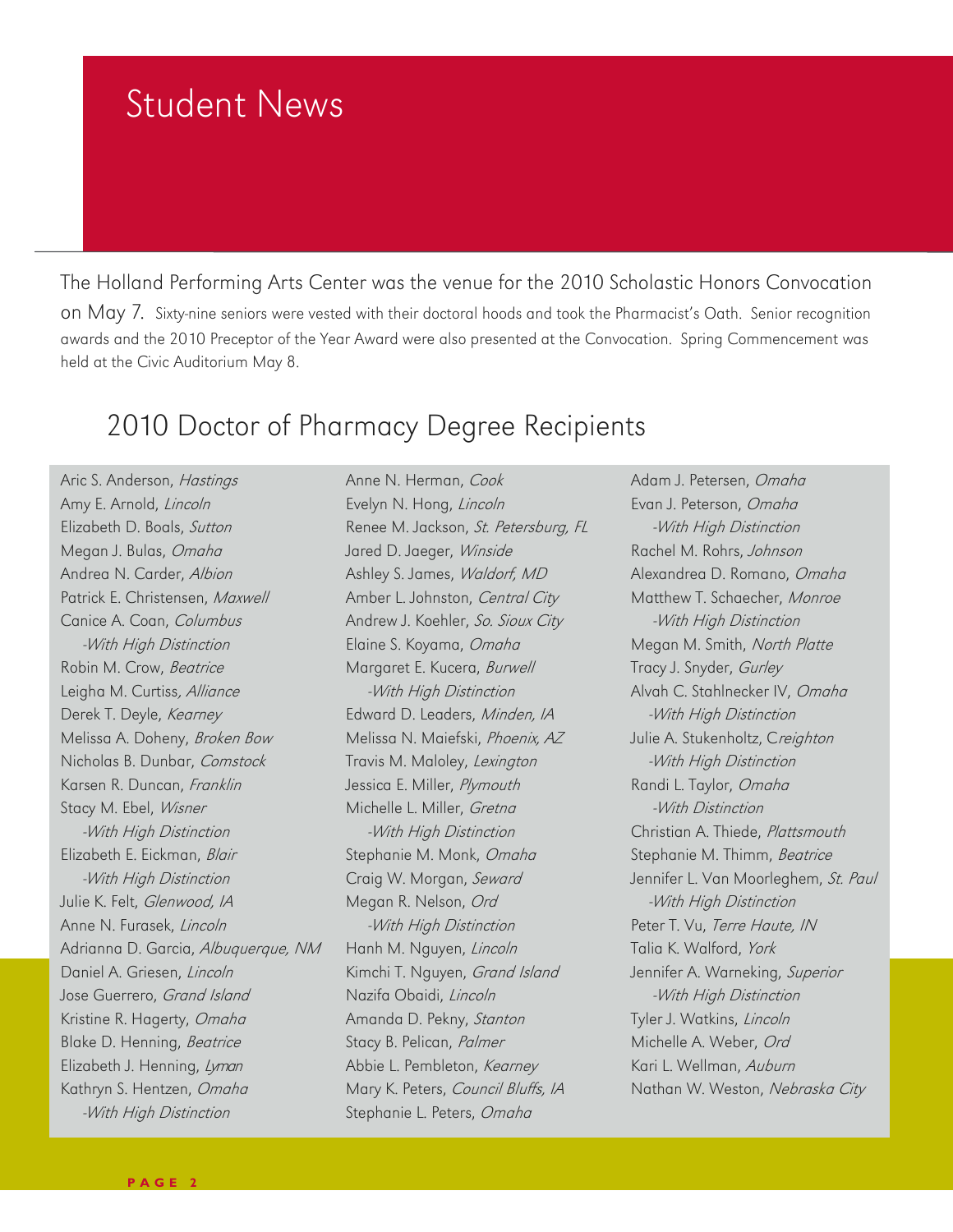### 2010 Senior Award Recipients

Rho Chi Achievement Award Canice Ann Coan

Phi Lambda Sigma Award Karsen Renee Duncan

Merck Medicinal Chemistry Award Michelle Lynn Miller

Merck Pharmaceutics Award Jennifer Lynn Nesiba Van Moorleghem

> Cunningham Memorial Award in Pharmacodynamics Stacy Marie Vollmer Ebel

Facts and Comparisons Award of Excellence in Clinical Communication Margaret Evelyn Kucera

Teva Pharmaceuticals Outstanding Student Award Megan Jeaneen Bulas

> Mylan Pharmaceuticals Award Alvah Carl Stahlnecker IV

Pharmacists Mutual Insurance Company Award Kathryn Sullivan Harman Hentzen

Joseph B. Burt Memorial Award Megan Rae Nelson

> Phyllis Rhodes Award Elizabeth E. Eickman

Bradley G. Wulf Memorial Award Evan John Peterson

Barbara Osborne Manchester Award Elizabeth Deanna Boals

Academy of Students of Pharmacy Certificate of Recognition Award Aric Samuel Anderson

Varro and Virginia Tyler Award Michelle Lynn Miller

Stephen A. Scholtz Memorial Award Jennifer Lynn Nesiba Van Moorleghem

> Eli Lilly Achievement Award Elizabeth E. Eickman

US Public Health Service Excellence in Public Health Pharmacy Practice Award Robin Michelle Crow

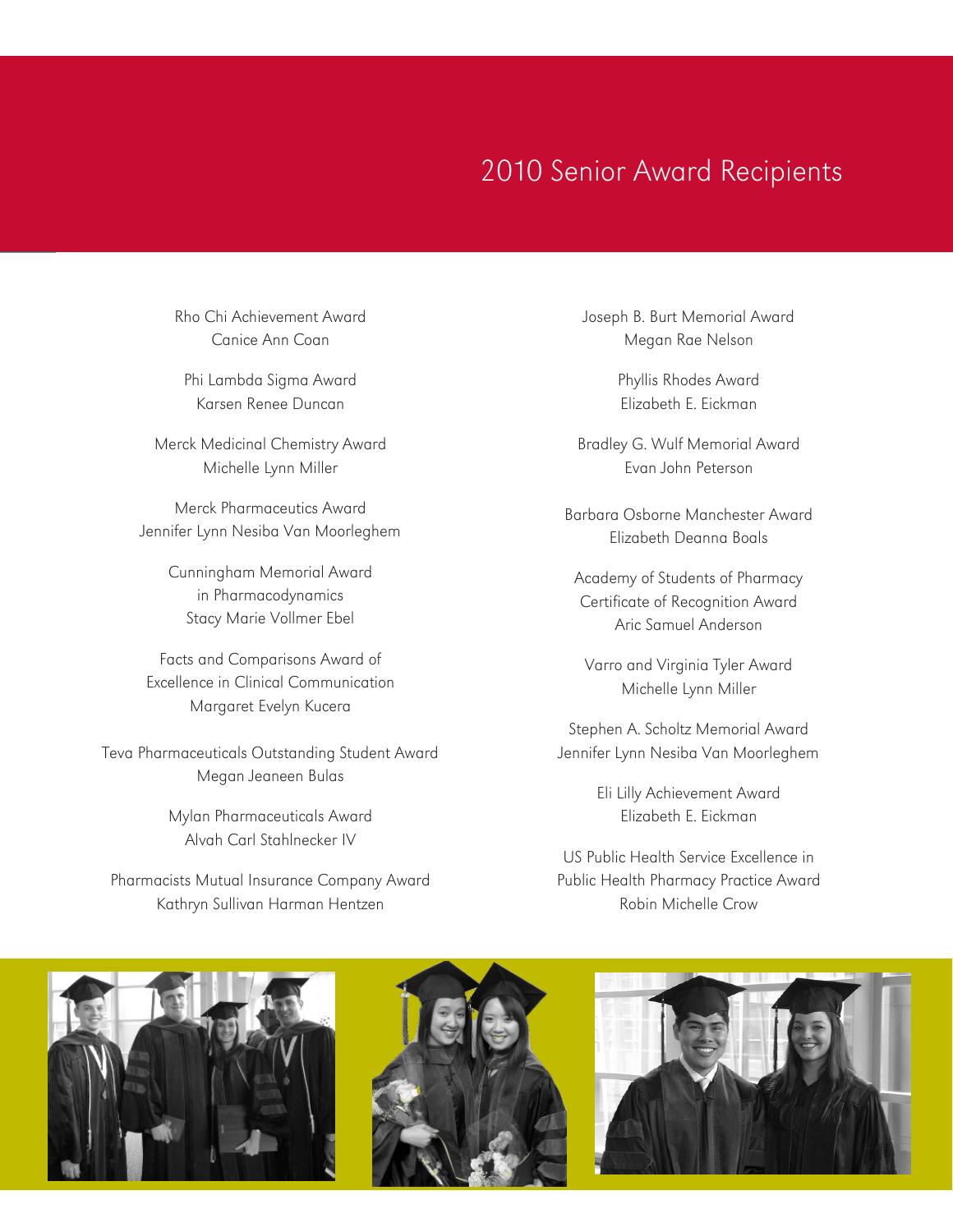# Faculty News

# Meet UNMC Scientist Laureate Alexander 'Sasha' Kabanov, Ph.D.

UNMC researcher Alexander "Sasha" Kabanov, Ph.D., D.Sc., answers questions about his work, life and interests.

#### Name: Alexander "Sasha" Kabanov, Ph.D.

Title: Parke-Davis Professor in Pharmaceutics and director of the Center for Drug Delivery and Nanomedicine.

Joined UNMC: 1994 Hometown: Moscow

#### Describe your research in laymen's terms.

We develop polymer

therapeutics that can safely

deliver biological agents to the site of action in the body and modulate cellular responses of cells to these agents to efficiently treat cancer and neurodegerative diseases.

#### How does your research contribute to science and/or health care?

We advance material science by developing new polymeric systems of nanoscale size and contribute to health by applying these materials to treat devastating human diseases.



#### Beyond grant funding, how do you measure success?

There are three measurable and essential factors to success:

- Quality and impact of scientific publications that advance knowledge.
	- Quality and impact of students who carry the knowledge and scholarship across the globe.
	- Translation of the discoveries into products that reach marketplace and make difference in human life.

I feel that I am on the right track with the first two. I

look forward to be able to advance the third at UNMC.

#### List three things few people know about you.

- My best students become my best friends.
- I am a fourth generation of university professors in my paternal line.
- My mother was a ballerina and when I was little I believed that Bolshoi Theatre is a better place to work than Moscow State University. In fact, both are terrific.

#### 8th International Nanomedicine and Drug Delivery Symposium—NanoDDS'10

October 3rd - 5th, 2010 Omaha, NE

We cordially invite you and your colleagues, students and postdoctoral

trainees to participate in NanoDDS'10. A scientific program consists of 26 confirmed speakers, an industrial session and roundtable, and poster presentations tailored to make this intimate symposium the perfect environment for interaction, networking, discussion, creativity, and innovation

between trainees (graduate students and post-doctoral fellows) and some of the world's leading academic scientists and industry specialists.

Registration is now open and more detailed information is posted on our website [http://www.nanodds.org.](http://www.nanodds.org/template_view.cfm?PageID=1)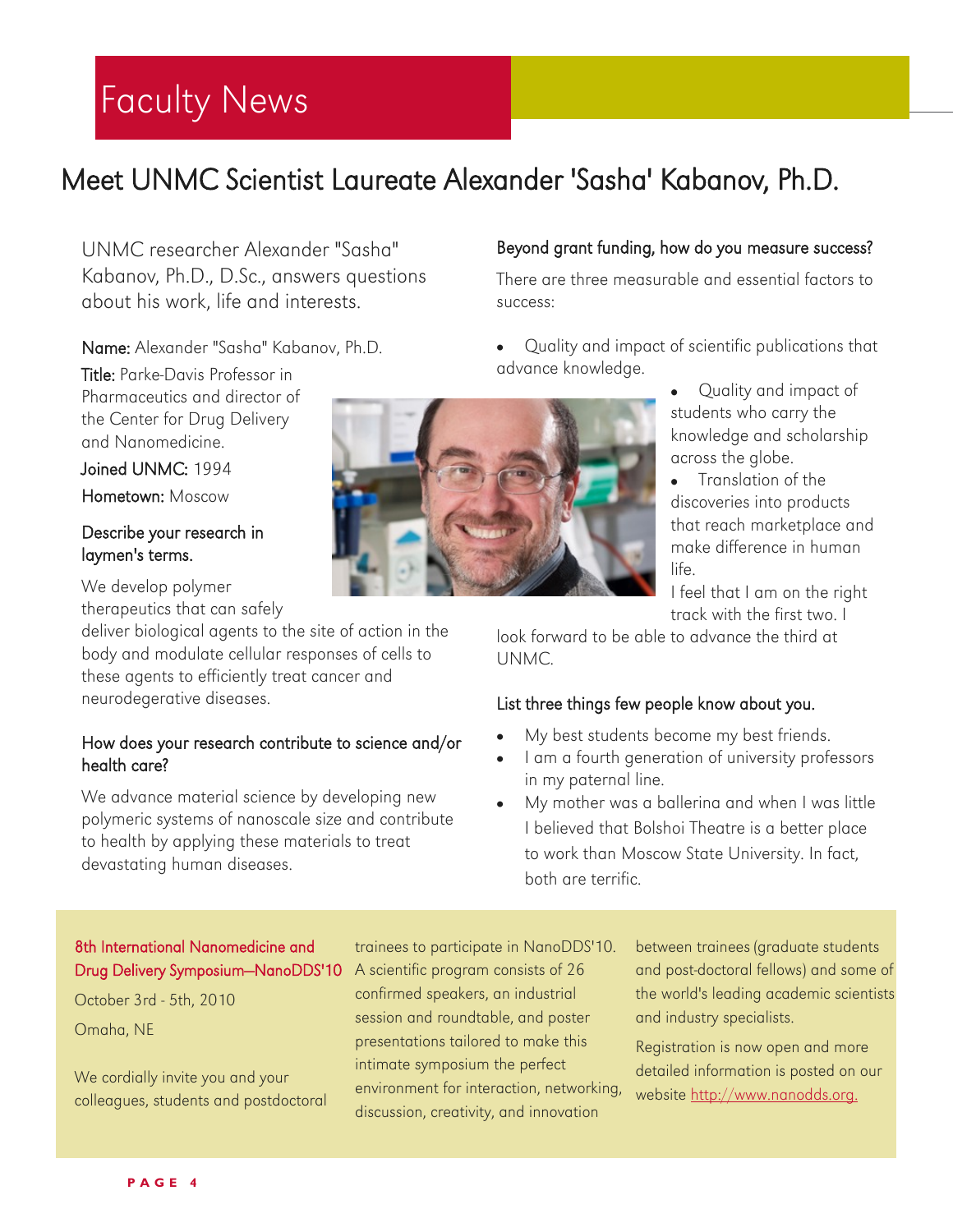# Meet UNMC Distinguished Scientist Peter Kador, Ph.D.

#### UNMC researcher Peter Kador, Ph.D., answers questions about his work, life and interests.

Name: Peter Kador, Ph.D.

Title: Professor of pharmaceutical sciences Joined UNMC: 2002 Hometown: Regensburg, Germany

#### Describe your research in laymen's terms.

I conduct translational research on the treatment of diabetic complications and age-related diseases with a focus on cataract, retinopathy, bone loss and neural degenerations.

#### How does your research contribute to science and/or health care?

These studies provide potential cures for diabetics and patients with age-related disorders. Several are in the process of being tested clinically in both the human and the veterinary market.

#### Beyond grant funding, how do you measure success?

My reputation and leadership positions among my peers in the ophthalmology and the diabetes research community. I

have organized or helped organize more than 30 international workshops/meetings on Aldose Reductase and diabetic complications, cataracts and ocular pharmacology.

#### List three things few people know about you.

- I was the youngest NIH Staff Fellow (at age 29) to be converted to a permanent Staff Scientist of the National Eye Institute, NIH and I became the equivalent of a full professor at age 39.
- I received the Bundesverdiestkreuz (Cross of Merit) from the German Government for organizing a National German Choral Weekend at the DAR Constitution Hall in Washington and the U.S. Capitol Steps. The event was attended by more than 2,000 participants from across the United States, Canada and Germany.
- I performed at the White House at the invitation of President Clinton.

# Meet UNMC Distinguished Scientist Luis Marky, Ph.D.

UNMC researcher Luis Marky, Ph.D., answers questions about his work, life and interests.

Name: Luis Marky, Ph.D. Title: Professor of pharmaceutical sciences

Joined UNMC: 1997 Hometown: Piura, Peru

#### Describe your research in laymen's terms.

We investigate the energetics for the unfolding of a variety of nucleic acid

secondary structures and their interaction with other molecules, including their targeting for the control of gene expression.

#### How does your research contribute to science and/or health care?

I use a variety of experimental approaches, and I would like to think that my publications are tutorial. I also am



very much involved in the mentoring of young scientists. We are currently developing rules and

> strategies for the successful targeting of specific genes. This is based on the use of complementary oligonucleotides and bioenergetics.

#### Beyond grant funding, how do you measure success?

A very important aspect of research is to publish quality original results. These publications should be well-cited, providing transformative ideas. I get very excited when students tell me that they reviewed

one of my current papers at their journal clubs.

#### List three things few people know about you.

- I used to surf on the beaches of Lima, Peru, during my early college years;
- I enjoy cooking while having a glass of a good wine; and
- I also prepare good margaritas and other exotic drinks.

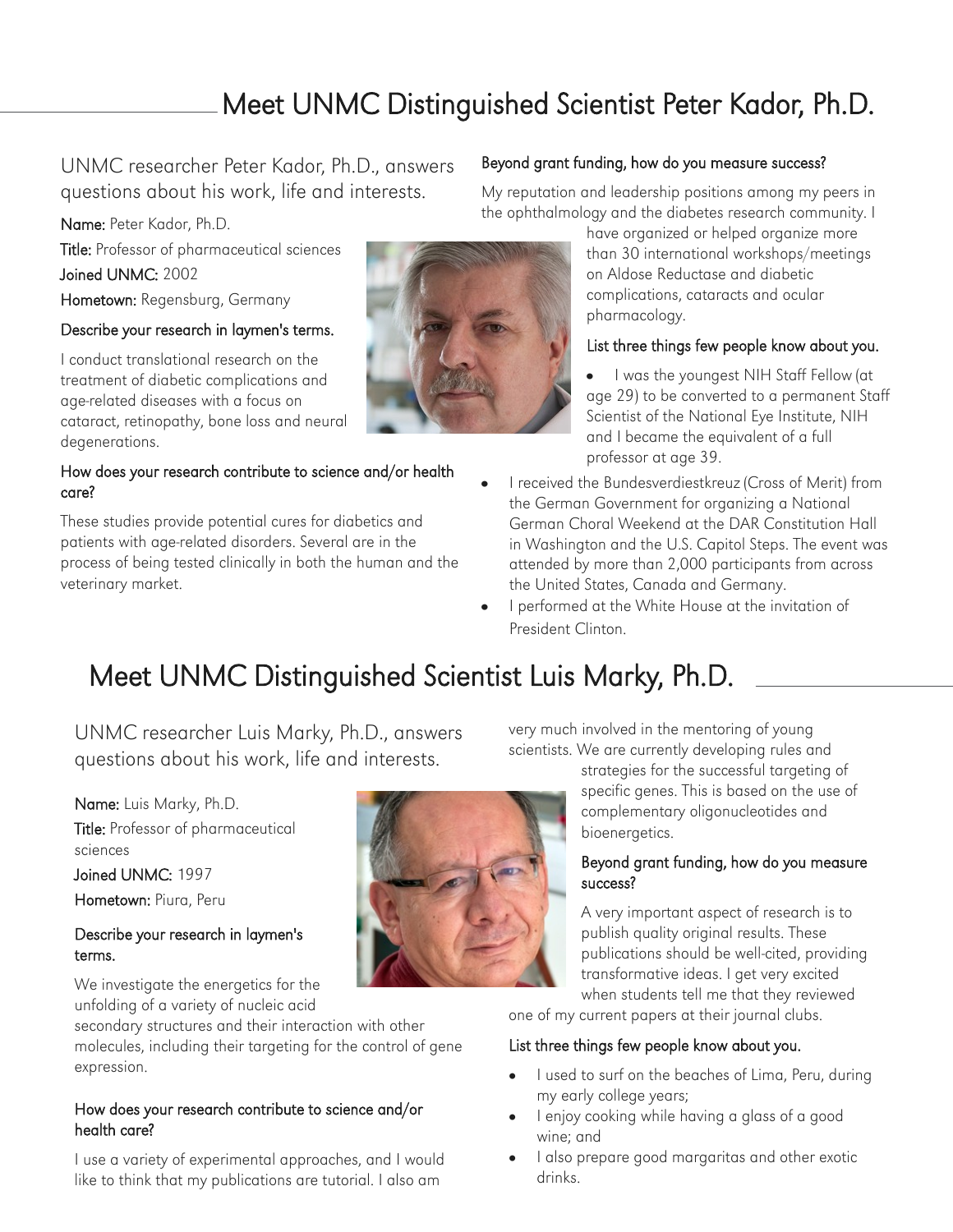# College News

Edward (Ted) Roche, Ph.D., Associate Professor of Pharmaceutical Sciences, is among the four UNMC faculty



members who received Outstanding Teaching Awards at the April 20 Annual Faculty meeting. Dennis McNeilly, Psy.D. and Parmender Mehta, Ph.D. from the College of Medicine and Michael Rice, Ph.D. from the College of Nursing were also honored.  $\clubsuit$ 



Gary Cochran, Pharm.D., S.M., Assistant Professor of Pharmacy Practice, has been selected to be featured on the American College of

Clinical Pharmacy (ACCP) website in recognition of his contributions to the organization and the profession of pharmacy.

This program was instituted to help recognize ACCP members who have made notable contributions to the College and/or the profession of pharmacy through committee work, publications, presentations or other commendable participation. Dr. Cochran was nominated by his peers in the Health Outcomes Practice and Research Network.

His contributions will be recognized in the July ACCP Report which will provide a link to the Member Recognition website with details regarding his acknowledgement. ◆

#### The collaborative proposal, "Magnetic

Resonance Elastography of a Traumatic Brain Injury Mouse Model," submitted by Matt Kelso, Pharm.D., Ph.D., Assistant Professor of Pharmacy Practice, and



Shadi Othman, Ph.D., Assistant Professor of Biological Systems Engineering at UNL, has been selected for funding. Currently, assessment and treatment options are limited. This project has the potential to identify biomarkers of injury and monitor the effectiveness of therapies. The proposal to develop magnetic resonance elastography techniques to non-invasively assess TBI would be a major advance in this field.

An allocation of \$50,000 in joint UNL/UNMC Nebraska Tobacco Settlement Funds will be made to support this project for the period from July 1, 2010 to June 30, 2011. The overall goal of the Engineering for Medicine program is to initiate and increase inter-institutional research collaborations with the result of increasing NIH funding to the institutions.  $\clubsuit$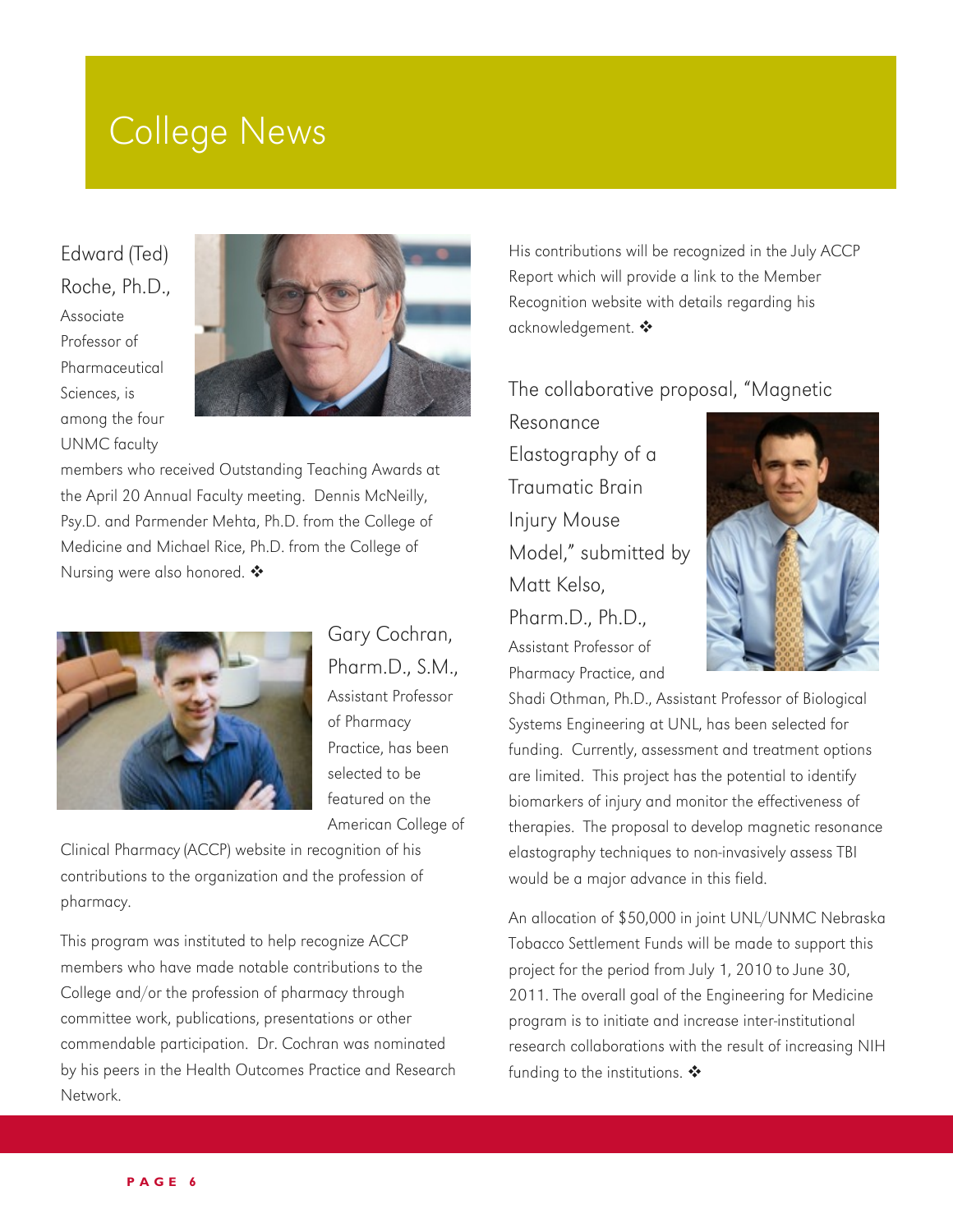### Remembering Al Haskell

Albert "Al" Haskell, Ph.D., dean of the UNMC

College of Pharmacy from 1972 to 1983, died March 16 in Hendersonville, Tenn. He was 84.

As pharmacy dean, Dr. Haskell led the college's move from Lincoln to Omaha and also the development of the UNMC Pharm.D., program, the first such program to be implemented outside of California.

"He was a change agent and an educational pioneer," said Jeffrey Baldwin, Pharm.D., professor and vice



chairman for education in the department of pharmacy practice. Dr. Baldwin worked under Dr. Haskell from 1973 to 1983.

> "He was a bold administrator and leader of the college during a period filled with change," said Edward "Ted" Roche, Ph.D., associate professor of pharmaceutical sciences, who worked under Dr. Haskell during his entire tenure as dean. "In many ways, he set the stage for the success we have enjoyed for last 30 years."

Before he was dean, Dr. Haskell served as vice chancellor of the medical unit at the University of Tennessee, Memphis.

### Dr. Batrakova receives Oldfield Award

Elena Batrakova, Ph.D., assistant professor of pharmaceutical sciences, has been named the recipient of the 12th annual Vada Kinman Oldfield Alzheimer's Research Fund Award.

Dr. Batrakova was presented the award during a campus ceremony for her work developing nanomedicines that cross the blood brain barrier and slow the cycle of neuroinflammation and damage in Alzheimer's patients.

The blood brain barrier prevents bacteria and other toxic materials from contacting certain vulnerable parts of

many medicines from accessing areas of the brain that are affected by Alzheimer's disease.



"Successful delivery of drug therapies across the blood brain barrier will reduce inflammation in the brain and protect neurons in Alzheimer patients," Dr. Batrakova said.

To deliver drugs to the brain, she uses

the brain. Unfortunately, it also prevents living cells called macrophages. In mouse models, Dr. Batrakova has successfully injected animals with cells loaded with medicine that have crossed the blood brain barrier and reduced inflammation and protected neurons.

> "Our therapies might slow down inflammation in the brain and thus protect neurons in patients with Alzheimer's disease in future," said Dr. Batrakova, who will receive a \$10,000 research stipend with the Oldfield Award.

The late Col. Barney Oldfield established the award in honor of his wife, who battled Alzheimer's for 11 years.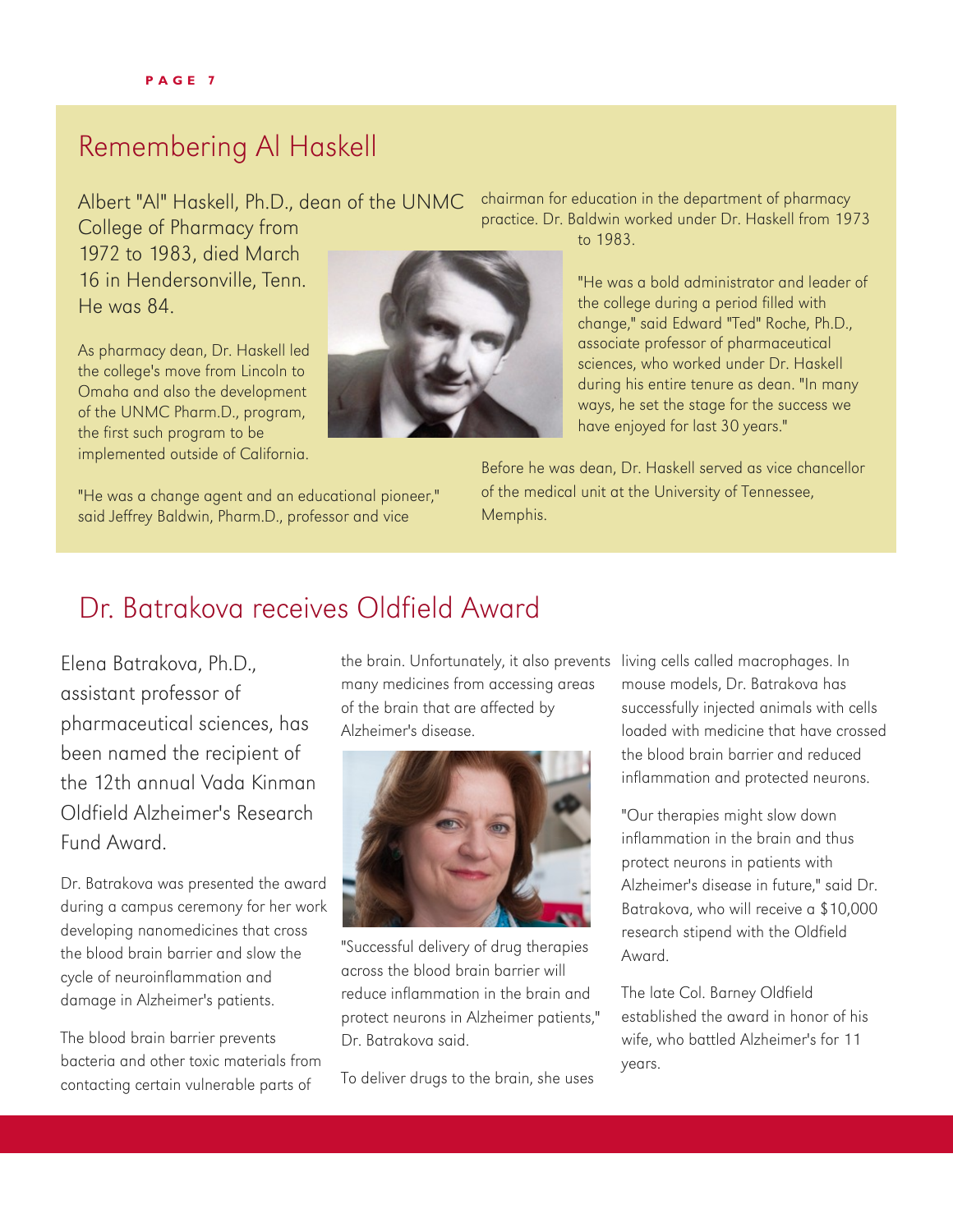# College News cont...

# Welcome Ally Dering-Anderson, Pharm.D.

Ally Dering-Anderson, Pharm.D., '86, clinical assistant professor in

the department of pharmacy practice in the College of Pharmacy, is a new faculty member at UNMC.



Ally will be working with John Ridgway, Kimberly Norman and

Nicole Gallardo in the Office of Experiential Programs. Her emphasis is on Community Pharmacy Practice, particularly for 4th year students. Ally is also developing an elective course in Over-the-Counter and Self-Care

Products and will assist with lectures in the

Pharmacy Law Class. Ally is the didactic instructor for the College's Immunization Program.

Doctoral degree: Pharm.D., UNMC College of Pharmacy Memberships: Nebraska Pharmacists Association,

American Pharmacists Association, American Association of Integrative Medicine, American Association of Colleges of Pharmacy Honors: Ally was selected as the Preceptor of the Year by the UNMC Class of 1997.

Brandon Gufford, P4, is a recipient of the 2010 AACP Wal-Mart Scholars Program. Dr. Dennis Robinson is Brandon's faculty mentor.

The program provides \$1,000 travel scholarships to 65 student-faculty pairs from AACP member institutions to attend the AACP Annual Meeting and the AACP Teachers Seminar in Seattle, WA from July 10-14, 2010. This momentous program continues to grow each year, with Wal-Mart's support and dedication.

AACP and Wal-Mart share the commitment to help colleges and schools of pharmacy ensure there are an adequate number of well-prepared individuals who aspire to join the faculties of our

expanding programs across the country. The goal of this scholarship program is to strengthen the recipient's skills and commitment to a career in academic pharmacy through participation in programming and activities at the 2010 AACP Annual Meeting and Seminars. ❖

Ms. Philise Williams, graduate student, has received a National Science Foundation Graduate Research Fellowship, which will support her graduate studies for the next three years. Dr. Kabanov is Ms. Williams advisor.  $\clubsuit$ 

#### **Anniversaries**

Timothy R. McGuire, Pharm.D., 20 Years Gary L. Cochran, Pharm.D., 10 Years